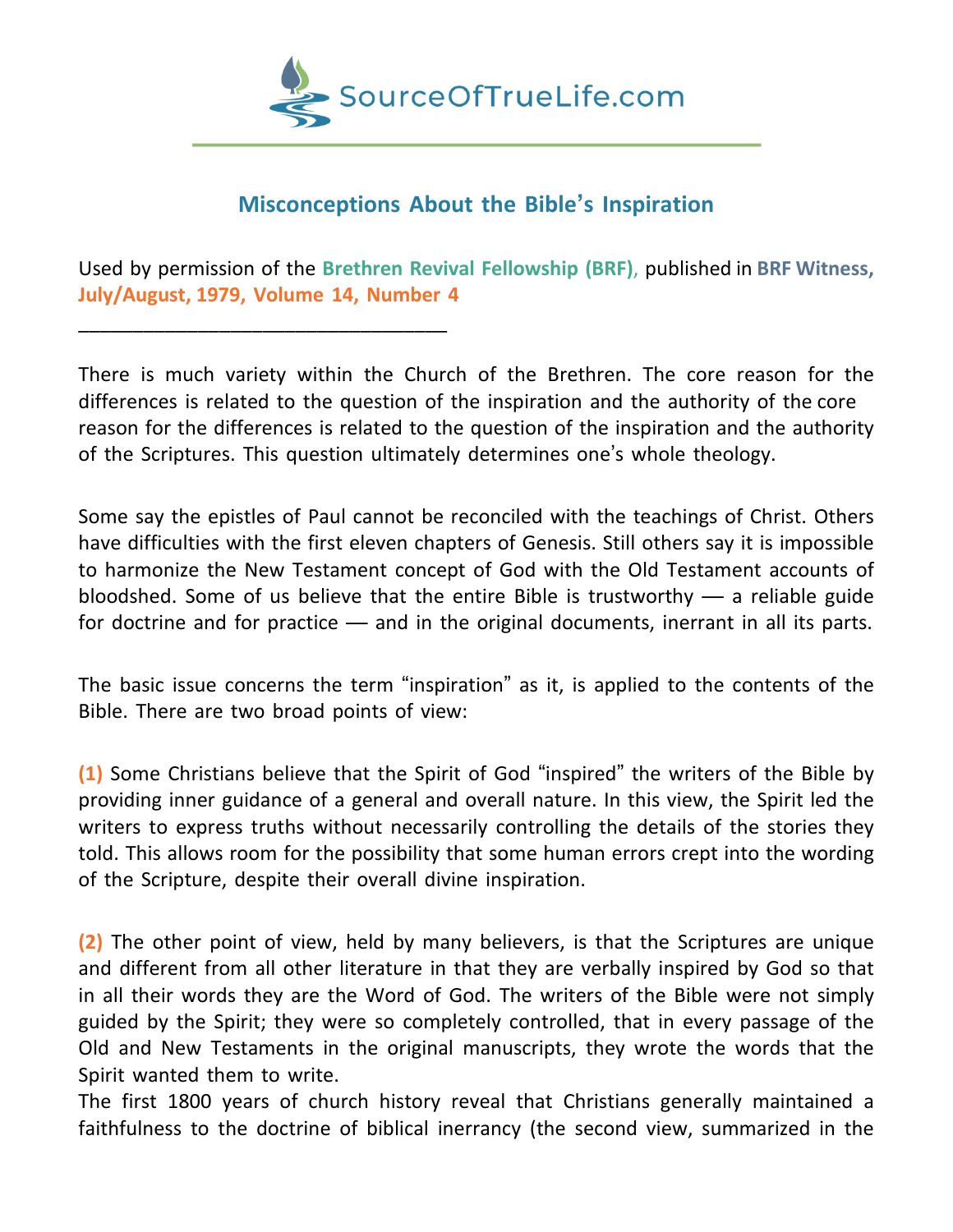previous paragraph). Only during the past 175 years, have there been serious attempts to dethrone this doctrine. Even the more liberal Interpreter's Bible admits that during the earlier centuries, most Christians accepted without any question, the doctrine of the inerrancy of Scripture writings (See "The Bible: Its Significance and Authority," Herbert H. Farmer, Volume 1, page 16). In the fourth century the church divided on the subject of the Trinity; in the sixteenth century the doctrine of justification held the spotlight; today the integrity of the Bible is the great theological divide. The authority and inspiration of the Bible is a central point of concern in the church today.

There are some commonly-held misconceptions about the view of inspiration which says that the Bible is a book without error. We want to note a few of the misconceptions.

**1. MECHANICAL DICTATION** Verbal inspiration (the accuracy of each word) does not mean that every writer was merely a mechanical machine through which God was dictating the words. Each writer was an individual with differing experiences and backgrounds and styles of writing. But all of the Bible was God-breathed in such a way that He guarded and guided every word so that the message was what God wanted it to be. We do not say that the writers of Scripture were machines holding pens, and, like typesetters in a printing office, did not understand what they were doing. Very few persons have ever accepted the mechanical dictation theory of inspiration.

Sometimes God spoke to the writers in dreams and visions, sometimes by an audible voice, and sometimes by angels. At other times we are not told how the Word of God came to the writers. But whatever means God employed in speaking to men, it never obliterated their own personalities. Each writer used his own literary style, and each writer emphasized his theme — "works" for James; "faith" for Paul; "love" for Johneach one giving his part of God's complete revelation. God made use of the personalities, backgrounds, temperaments, and experiences of the biblical writers and yet God spoke through them, preserving the human writers from error. The Bible is a human book, but the "humanity" of the Word does not exist in isolation from its controlling divinity.

We believe that in some marvelous manner the Holy Spirit made use of the reason, the memory, the intellect, the style of thought, and the peculiar mental temperament of each writer of the Scriptures. But how and in what manner this was done, no one can explain, just as no one can explain the union of two natures (God and man) in the person of our Lord Jesus Christ. We only know that there is both a divine and human element in the Bible, and that while the men who wrote it were really and truly men,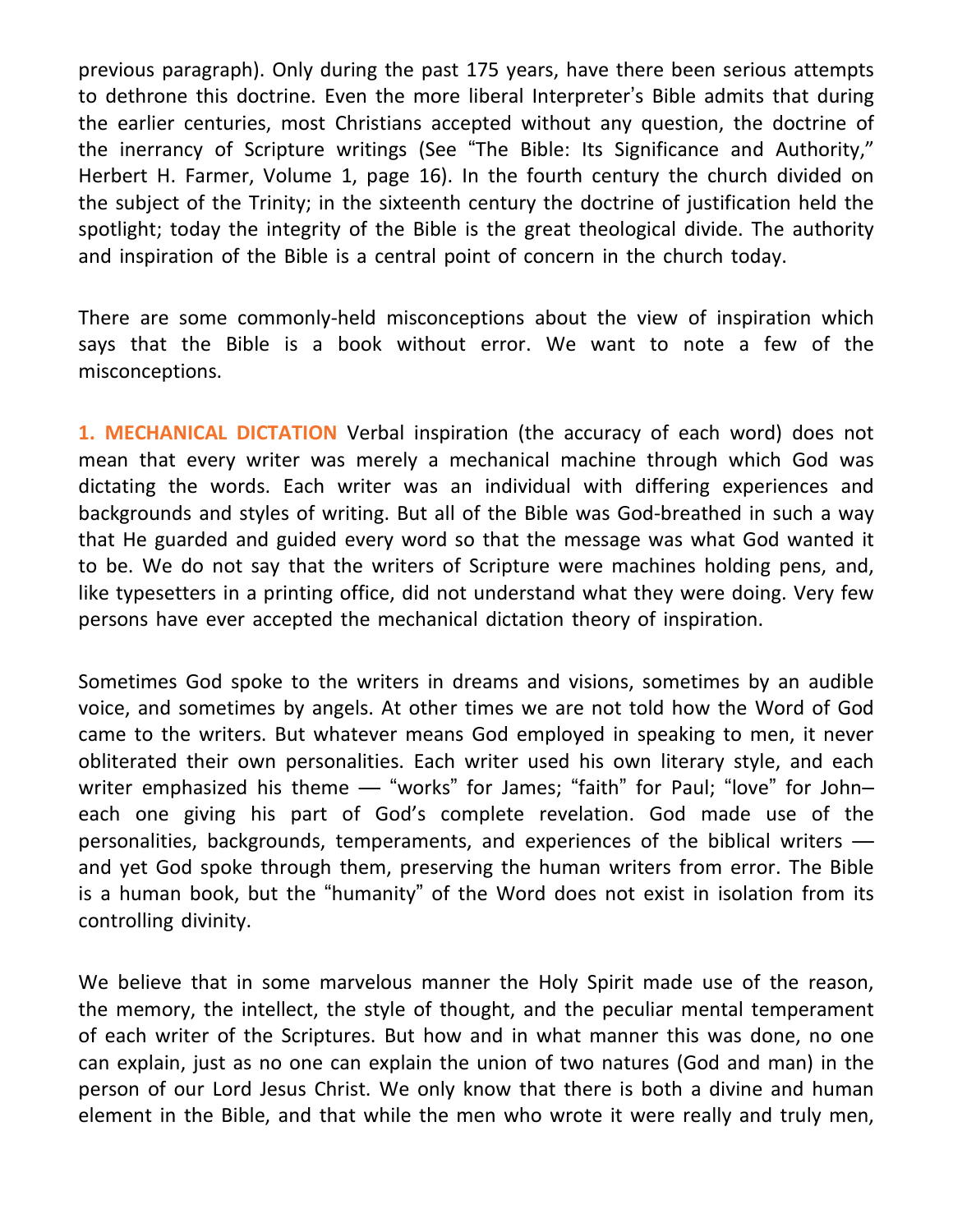the book that they wrote and handed down to us is really and truly the word of God. We know the result, but we do not understand the process. The result is that the Bible is the written Word of God, but we-can no more explain the process than we can explain how the water became wine at Cana, or how five leaves fed five thousand men, or how a mere word raised Lazarus from the dead.

We do not presume to explain miracles, and thus no one pretends to explain fully the miraculous gift of inspiration. The position many Brethren hold is that while the Bible writers were not "machines" (as some sneeringly say), still they only wrote what God taught them to write. The Holy Spirit put into their minds thoughts and ideas, and then guided their pens in writing them. It is blind prejudice to equate "verbal inspiration" with "mechanical dictation," and to say that God simply dictated to the writers what was to be recorded, and thus suppressed the human element altogether.

**2. LITERAL INTERPRETATION** Verbal inspiration does not mean that there are no symbols and figures of speech in the Bible. Literal interpretation is simply taking the Bible to mean exactly what is says — that is, taking it at face value whenever it is at all possible to do so. Literal interpretation means that the reader uses the most direct, simple, and ordinary meaning of the words — unless it is obvious from the context that the words are to be used in a figurative sense.

Although the historic view of the Bible holds the Scriptures to be true in all parts, this does not mean that every word of the Bible is literally true. Every word of the Bible is true only in its context. Isolated from its setting, it may be altogether untrue. For example, the larger part of the Book of Job consists of a dialogue between Job and his three "comforters." Some of what Job's comforters say about suffering is not true. God says to them: "You have not spoken of Me what is right, as My servant Job has" (Job 42:7 NASB). It is true that Job's comforters said what they did, but not everything they said is right and true.

Again, much of Scripture is deliberately presented in a figurative manner. Isaiah talks about "the trees clapping their hands," and Jesus mentions "a beam of lumber" in the eye of one who judges. But usually it is not any more difficult to distinguish between figures of speech and actual literal statements in the Bible — than it is to do this in the daily newspaper. The statement in a newspaper which says, "Two people were killed in an automobile accident on North Main Street" — is clearly to be taken literally. But the statement in the sports section of the newspaper which describes a ball game, and says, "He shot home from third in the last half of the ninth, with the winning run under his arm, and the crowd went mad" — is obviously figurative. A ball-player doesn't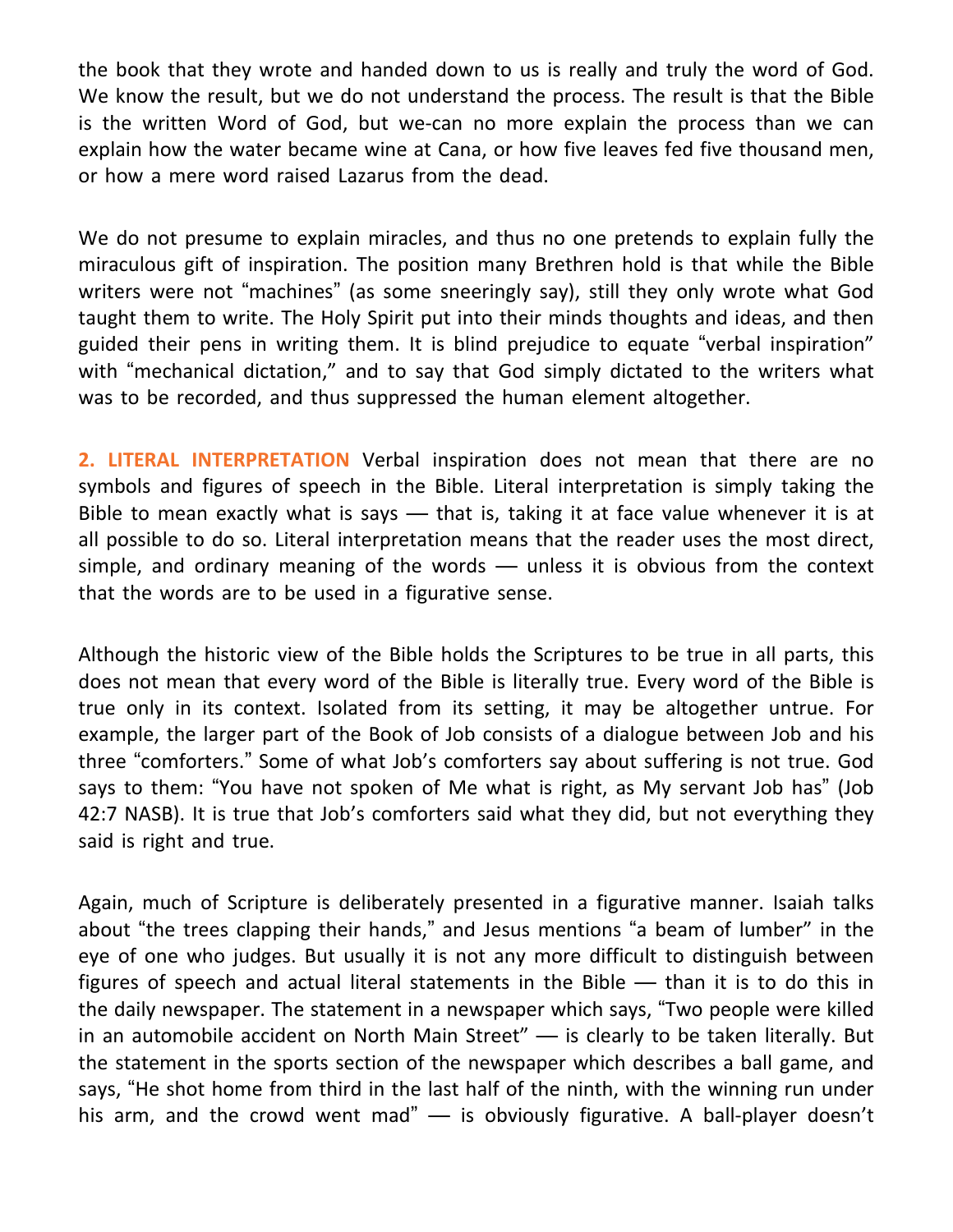"shoot" home, nor does he carry runs under his 5/8 arm, and the crowd merely became excited — it didn't go insane. And so it is with the Scriptures. We know that when the Bible says that James was a "pillar" in the church, he was not a post supporting the roof of a building! The best way to understand the Bible is to take the literal sense, unless the context or the laws of grammar indicate otherwise.

Generally a figurative term can be readily understood, but if the divine interpretation is not given, the symbolism may remain an unsolved mystery. In such cases, we should simply acknowledge that we do not know what it means, and avoid guessing at meanings.

**3. CONTINUING REVELATION** Some are saying that there is "continuing revelation" in our day. They say, "God is not a static God. We can rightly expect him to reveal new truth today, especially through church bodies that meet in conventions and get the mind of the various brotherhoods." They hold that God gives new revelation today.

It was not the intention of our forefathers (when they decided not to adopt a formal creed, and spoke about "being open to new light") — that the "new light" would be receiving revelation beyond what God gave in the Bible, or that the new light was to receive understandings that contradicted the Scriptures. For our Anabaptist ancestors it was new light that would break forth out of God's holy Word! It was new insight, new illumination, new perspective — out of the Scripture, not apart from Scripture. We have no creed but the New Testament. But we do have a creed. The New Testament is our creed, and as we receive it by faith, and meditate upon it, new light continues to burst upon us.

In **John 16:12-15** we have recorded the concluding teaching that Jesus gave His disciples about the Holy Spirit. It is our Lord's pre-authentication of the New Testament Scriptures. One of the Holy Spirit's functions, Jesus said to the apostles, would be this: "He will guide you into all the truth" (John 16:13a NASB). The Holy Spirit would use the apostles ("you") as the vehicles of the new revelation. The promise in John 16:13 was made to the apostles, not to all men in general in every generation. The controlling guidance will be "into all the truth."

The Scriptures are the unique, definitive revelation of God, given through a special body of human beings. The twenty-seven New Testament books were all written within sixty or seventy years of the Crucifixion, and to add to those books is something no one has successfully done because the Scriptures stand as a completed unit from Genesis to Revelation. Genesis tells about the commencement of the heavens and earth; Revelation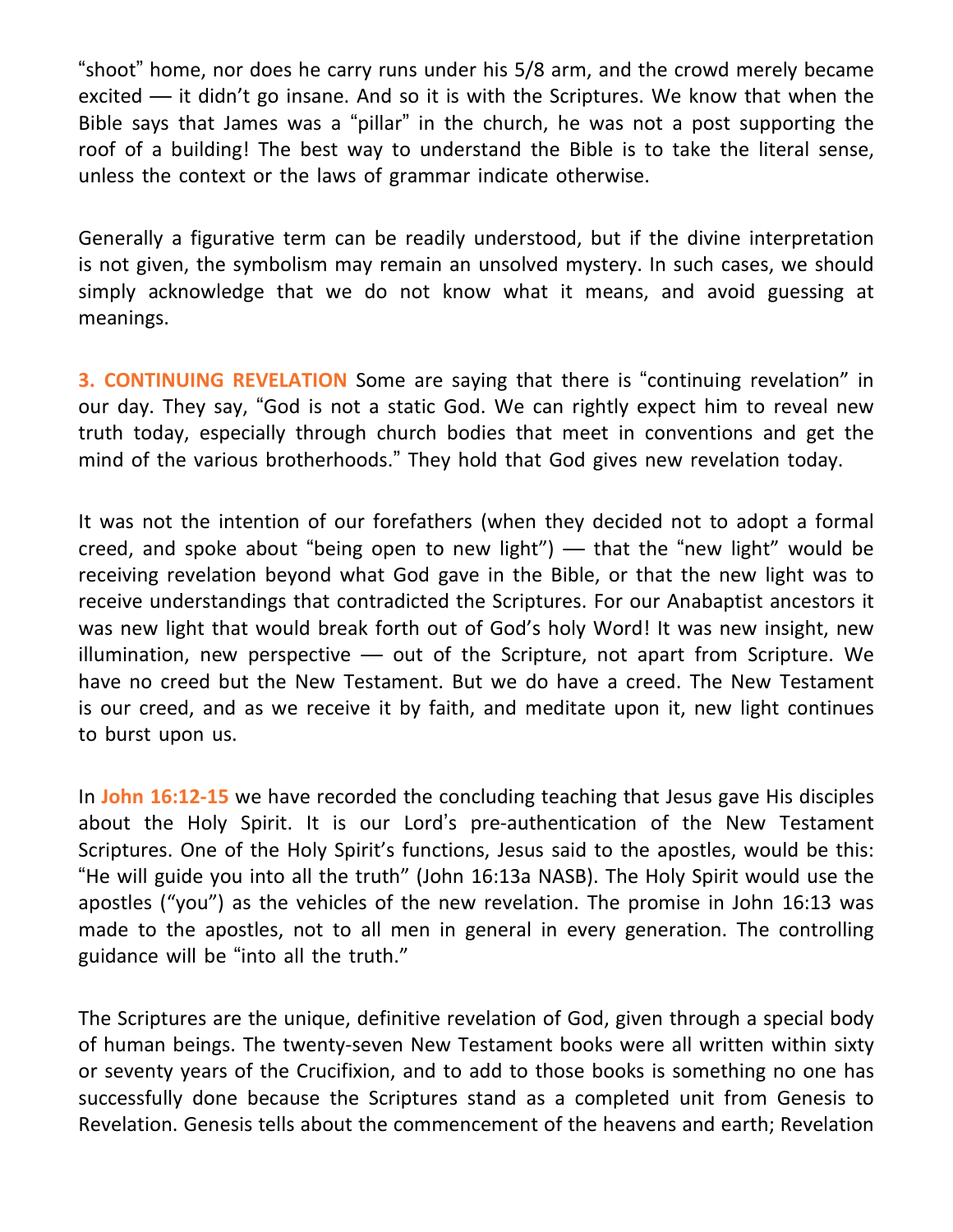tells about their consummation. Genesis tells about the entrance of sin and the curse; Revelation tells about the end of sin and the curse. In Genesis sorrow begins; in Revelation sorrow ends. And one could go on with contrasts. To add to the Scriptures would be a useless attempt to complete what is already completed, and would bring endless confusion and contradiction, as well as the judgment of God **(Revelation 22:18- 19).**

**4. PARTICULAR TRANSLATIONS** An inerrant view of the Bible does not mean that every word in every translation, every version, or every paraphrase–is the exact word of God. We do not say that every word of the King James Version is inspired of God. We believe that the Bible is free from error "in the original autographs." But the question is sometimes asked, "Of what value is such a claim, if the original manuscripts have perished?"

It is true that none of the original manuscripts has survived. In 302 A.D., the Emporer Diocletian ordered the wholesale destruction of the sacred scriptures, and it may be then that the manuscripts disappeared. Their being lost has probably been due to a deliberate providence of God in order to prevent human beings from giving superstitious reverence to pieces of paper.

Nevertheless, we know something of the scrupulous care with which the scribes copied the Hebrew and Greek texts. Furthermore, there are many copies of the original text available to us. By comparing the ancient copies with early translations (and with biblical quotations found in the writings of the church fathers), textual experts have been able to establish an authentic text.

Although the original documents cannot be found, the correct text can be recovered with accuracy from many sources. The Histories of Tacitus are known to us only through two manuscript copies which come from about a thousand years after he wrote. There are only ten copies of Caesar's Gallic Wars, and only twenty copies of Livy's History of Rome — but over five thousand manuscript copies of the New Testament are available, copies which began to be produced less than fifty years after the New Testament itself was written. The Bible is the best documented and the most accurately copied book that has ever existed.

Consider this modern parallel: On January 1, 1863, President Lincoln set his name and seal to the proclamation which set four million slaves free. It was written on four pages of ordinary paper in the President's own handwriting. It was Mr. Lincoln's Emancipation Proclamation. That document perished in the great Chicago fire of 1871.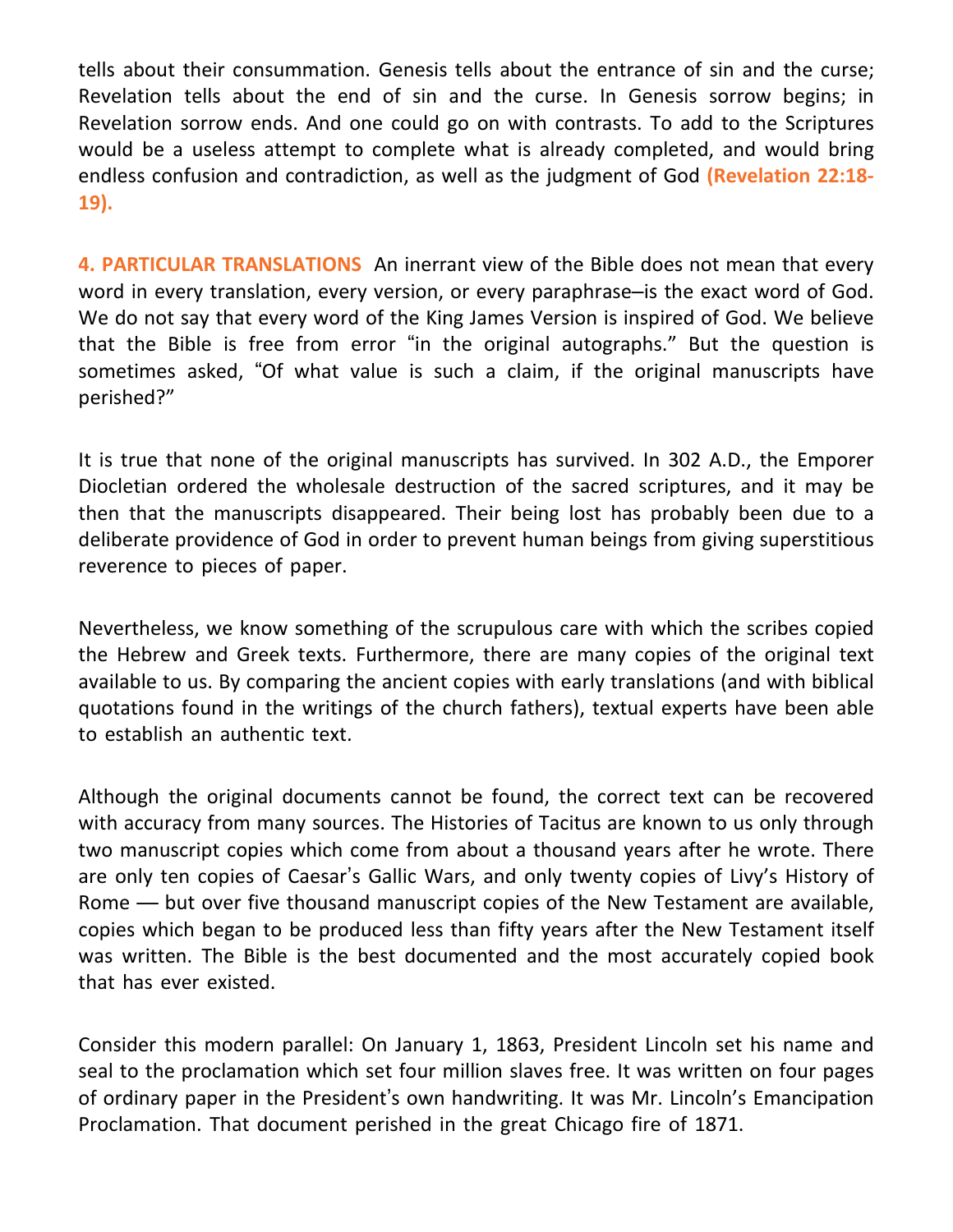Suppose some slave owner should now seize a former slave of his and challenge him to produce Mr. Lincoln's charter of liberty, and tell him that if he did not produce the original, he would hold him still in slavery. What could the ex-slave have done? He could not produce the original, for it was destroyed by fire. But although he could not produce the original document, he could recover and produce the original text. How? By finding copies of the original in public instruments — newspapers of the period, translations of it in French, German, and other languages, by quotations from it in speeches, periodicals, and books. By comparing and combining all these, he could establish to the satisfaction of a court of law, the original message which gave him liberty.

So it is with the Scriptures. There are hundreds of New Testament manuscripts that take us back to the early centuries, and it is possible to recover the entire New Testament from these sources.

A perfect translation of the Bible is not available. The words in one language do not have exactly the same color and meaning as the parallel words in another language. The beauty and stately dignity and reverence of language used in the King James Version are unequaled in other translations, but there are virtues and faults in each of the translations. Yet with few exceptions, the truth of the Gospel message is clear.

The theological discussions that center around the reliability of the Scriptures may seem hard to follow, but the issues themselves are not difficult to understand. The basic question that must be answered is this: "Is the Bible trustworthy?" There are only three basic answers:

**(1)** Some will say that the Bible is not trustworthy at all. It is an ancient book, so scientifically outdated, and so irrelevant to modem man's needs, that it must be rejected altogether.

**(2)** Others reply that the Bible is truthful in all its parts, and is totally trustworthy. Because God breathed out the account and because the Holy Spirit superintended the whole operation — the Bible is without error. The Bible is God's revelation to man. It is infallible and inerrant.

**(3)** Still others speak of the Bible as containing some truth and some error. It is neither completely true nor completely false. To some, the salvation statements are reliable,